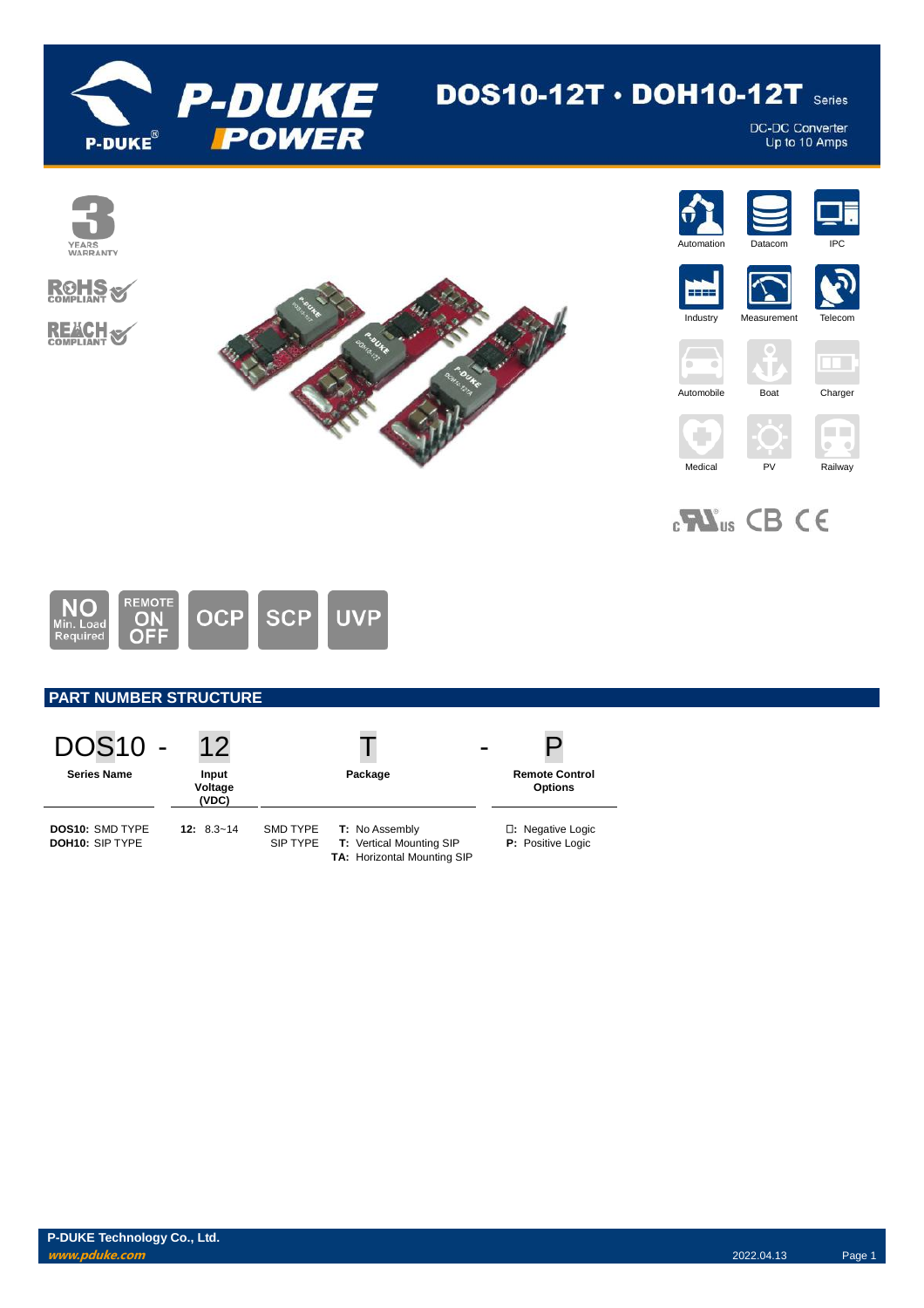

## **TECHNICAL SPECIFICATION** All specifications are typical at nominal input, full load and 25℃ unless otherwise noted

| Model<br><b>Number</b>   | Input Range                                 | Output<br>Voltage | Output<br>Current<br>@Full Load | <b>Input Current</b><br>Vin(nom) @ No Load<br>0.75VDC / 5.0VDC | Efficiency<br>Vin(nom), 3.3 VDC<br>@Full Load | <b>Maximum</b><br>Capacitor Load<br>$ESR \geq 1m\Omega$ / $ESR \geq 10m\Omega$ |
|--------------------------|---------------------------------------------|-------------------|---------------------------------|----------------------------------------------------------------|-----------------------------------------------|--------------------------------------------------------------------------------|
|                          | <b>VDC</b>                                  | <b>VDC</b>        | A                               | mA                                                             | $\frac{9}{6}$                                 | μF                                                                             |
| DOS10-12T<br>DOS10-12T-P | Vout(set) $\leq$ 3.63                       |                   |                                 |                                                                |                                               |                                                                                |
| DOH10-12T                | $Vin = 8.3 \sim 14$                         |                   |                                 |                                                                |                                               |                                                                                |
| DOH10-12T-P              |                                             | $0.75 - 5$        | 10                              | 40/100                                                         | 93                                            | 1000 / 5000                                                                    |
| DOH10-12TA               | Vout(set) $>$ 3.63<br>$Vin = 8.3 \sim 13.2$ |                   |                                 |                                                                |                                               |                                                                                |
| DOH10-12TA-P             |                                             |                   |                                 |                                                                |                                               |                                                                                |

| <b>INPUT SPECIFICATIONS</b>   |                                                                                                                                                                                                                                                                                    |      |      |                |             |
|-------------------------------|------------------------------------------------------------------------------------------------------------------------------------------------------------------------------------------------------------------------------------------------------------------------------------|------|------|----------------|-------------|
| <b>Parameter</b>              | <b>Conditions</b>                                                                                                                                                                                                                                                                  | Min. | Typ. | Max.           | <b>Unit</b> |
| Operating input voltage range | Vout(set) $\leq$ 3.63VDC<br>Vout(set) > 3.63VDC                                                                                                                                                                                                                                    | 8.3  | 12   | 14             | <b>VDC</b>  |
| Maximum input current         | Vin=8.3 to $14VDC$ , $Io = Io(max.)$                                                                                                                                                                                                                                               | 8.3  | 12   | 13.2           | A           |
| Start up voltage              |                                                                                                                                                                                                                                                                                    |      |      | 8.3            | <b>VDC</b>  |
| Shutdown voltage              |                                                                                                                                                                                                                                                                                    | 6.5  | 7.5  | 8.0            | <b>VDC</b>  |
| Input filter                  | *It's necessary to equip the external input capacitors at the input of the<br>module.<br>The capacitors should connect as close as possible to the input<br>terminals that ensuring module stability.<br>The external C <sub>in</sub> is 4pcs of 47µF ceramic capacitors at least. |      |      | Capacitor type |             |

| <b>OUTPUT SPECIFICATIONS</b>     |                                                           |                                      |                |        |      |                                 |       |
|----------------------------------|-----------------------------------------------------------|--------------------------------------|----------------|--------|------|---------------------------------|-------|
| <b>Parameter</b>                 |                                                           | <b>Conditions</b>                    |                | Min.   | Typ. | Max.                            | Unit  |
| Voltage accuracy                 |                                                           |                                      | % of Vout(set) | $-2.0$ |      | $+2.0$                          | %     |
| Line regulation                  | Vin=Vin(min.) to Vin(max.) at Full Load                   |                                      | % of Vout(set) | $-0.3$ |      | $+0.3$                          | %     |
| Load regulation                  | No Load to Full Load                                      |                                      | % of Vout(set) | $-0.4$ |      | $+0.4$                          | %     |
| Voltage adjustability            |                                                           |                                      |                | 0.7525 |      | 5                               | VDC   |
| Ripple and noise                 | Measured by 20MHz bandwidth, With a 1µF MLCC & a 10µF T/C |                                      |                |        |      |                                 |       |
|                                  |                                                           |                                      |                |        |      | 30                              | mVrms |
|                                  |                                                           |                                      |                |        |      | 75                              | mVp-p |
| Temperature regulation           | $T_A$ = -40°C to +85°C                                    |                                      |                | $-0.4$ |      | $+0.4$                          | %     |
| Dynamic load response            | With a 1µF MLCC & a 10µF T/C                              |                                      |                |        |      |                                 |       |
|                                  | $\Delta$ lo/ $\Delta$ t=2.5A/us,Vin(nom)                  | Peak deviation                       |                |        | 200  |                                 | mV    |
|                                  | 50% load step change                                      | Setting time(Vout<10%peak deviation) |                |        | 25   |                                 | μs    |
|                                  |                                                           |                                      |                |        |      |                                 |       |
|                                  | With 2pcs of 150µF polymer capacitors                     |                                      |                |        |      |                                 |       |
|                                  | $\Delta$ lo/ $\Delta$ t=2.5A/µs,Vin(nom)                  | Peak deviation                       |                |        | 100  |                                 | mV    |
|                                  | 50% load step change                                      | Setting time(Vout<10%peak deviation) |                |        | 25   |                                 | μs    |
| Over load protection             | % of lout rated                                           |                                      |                |        | 200  |                                 | $\%$  |
| Short circuit protection         |                                                           |                                      |                |        |      | Continuous, automatics recovery |       |
| Output voltage overshoot-startup | Vin= Vin(min.) to Vin(max.) at Full Load                  |                                      | % of Vout(set) |        | 1.0  |                                 | $\%$  |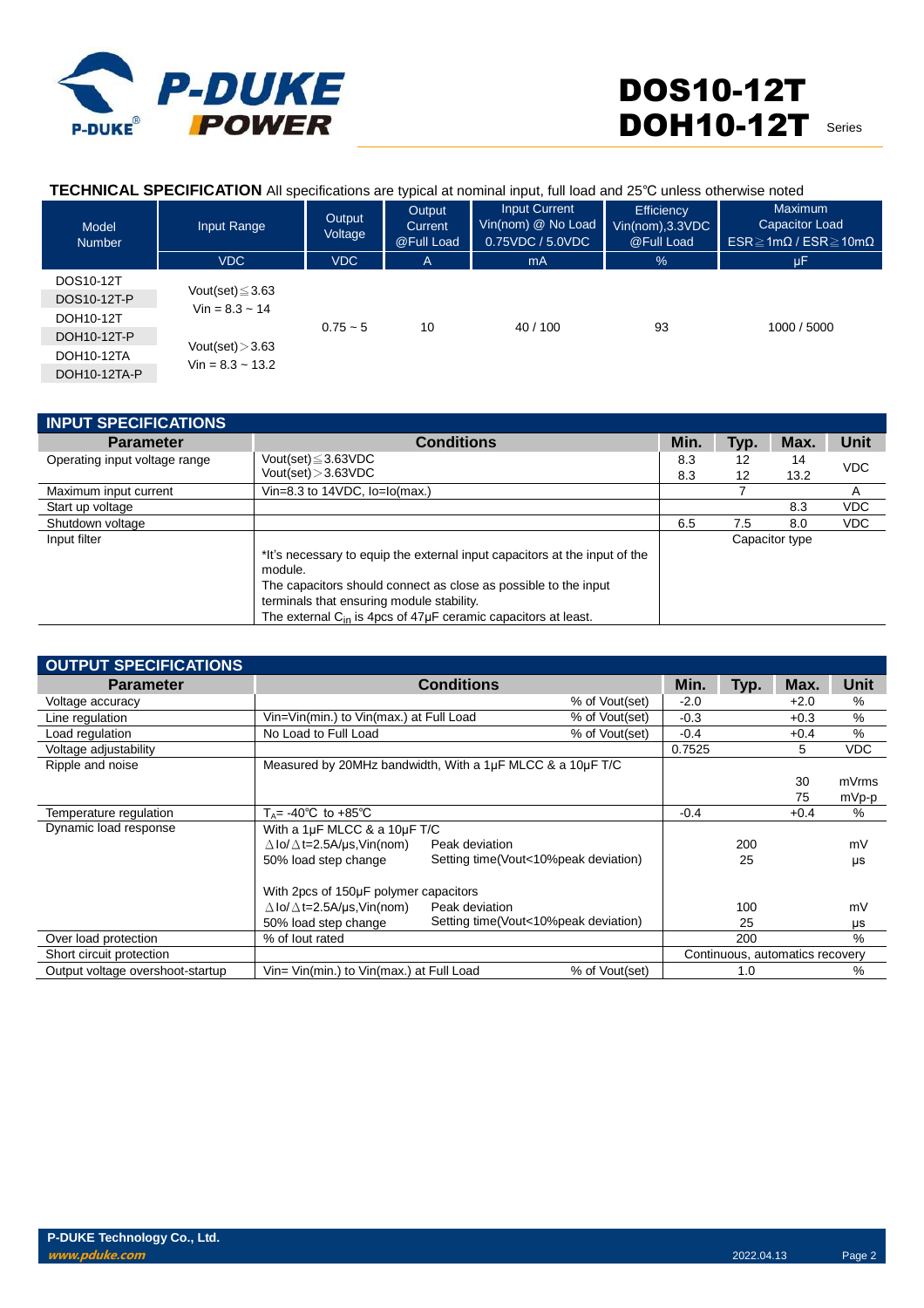

| <b>GENERAL SPECIFICATIONS</b> |                          |      |      |                  |                         |
|-------------------------------|--------------------------|------|------|------------------|-------------------------|
| <b>Parameter</b>              | <b>Conditions</b>        | Min. | Typ. | Max.             | Unit                    |
| Isolation voltage             |                          |      |      | None             |                         |
| Switching frequency           |                          | 270  | 300  | 330              | kHz                     |
| Safety meets                  |                          |      |      | IEC/EN/UL62368-1 |                         |
| Weight                        |                          |      |      |                  | 6.0g(0.21oz)            |
| <b>MTBF</b>                   | MIL-HDBK-217F, Full load |      |      |                  | $3.355 \times 10^6$ hrs |
|                               |                          |      |      |                  |                         |

| <b>ENVIRONMENTAL SPECIFICATIONS</b> |                   |       |      |        |                |  |  |
|-------------------------------------|-------------------|-------|------|--------|----------------|--|--|
| <b>Parameter</b>                    | <b>Conditions</b> | Min.  | Typ. | Max.   | Unit           |  |  |
| Operating ambient temperature       | With derating     | $-40$ |      | $+85$  | °C             |  |  |
| Over temperature protection         | Controller        |       | 125  |        | °C             |  |  |
| Storage temperature range           |                   | -55   |      | $+125$ | °C             |  |  |
| Thermal shock                       |                   |       |      |        | MIL-STD-810F   |  |  |
| Vibration                           |                   |       |      |        | MIL-STD-810F   |  |  |
| Relative humidity (non-condensing)  |                   |       |      |        | 5% to 95% RH   |  |  |
| Lead-free reflow solder process     | Only for SMD type |       |      |        | IPC J-STD-020E |  |  |
| Moisture sensitivity level(MSL)     | Only for SMD type |       |      |        | IPC J-STD-033C |  |  |
|                                     |                   |       |      |        | Level 2a       |  |  |

| <b>FEATURE SPECIFICATIONS</b> |                                                                                                                                                                 |                          |  |  |     |                           |            |                                                                                                                         |  |  |
|-------------------------------|-----------------------------------------------------------------------------------------------------------------------------------------------------------------|--------------------------|--|--|-----|---------------------------|------------|-------------------------------------------------------------------------------------------------------------------------|--|--|
| <b>Parameter</b>              |                                                                                                                                                                 | <b>Conditions</b>        |  |  |     | Max.                      | Unit       |                                                                                                                         |  |  |
| Remote ON/OFF                 | Referred to GND pin<br>DC-DC ON<br>Negative logic<br>(Standard)<br>DC-DC OFF<br>DC-DC ON<br>Positive logic<br>DC-DC OFF<br>(Option)                             |                          |  |  |     | Input current of Ctrl pin |            | Open or $0 \sim 0.3$ VDC<br>$2.5VDC \sim Vin(max.)$<br>Open or (Vin-4) $\sim$ Vin(max.)<br>$0 - 0.3$ VDC<br>0.01<br>1.0 |  |  |
|                               |                                                                                                                                                                 | Remote off input current |  |  | 2.0 |                           | mA<br>mA   |                                                                                                                         |  |  |
|                               | *Positive logic:ON/OFF is open collector/drain logic input<br>Negative logic: ON/OFF pin is open collector/drain logic input with<br>external pull -up resistor |                          |  |  |     |                           |            |                                                                                                                         |  |  |
| Remote sense range            | If remote sense is not being used, +SENSE pin should connect to<br>+Vout pin.                                                                                   |                          |  |  |     | 0.5                       | <b>VDC</b> |                                                                                                                         |  |  |
| Rise time                     | Time for Vout to rise from 10% to 90% of Vout (set)                                                                                                             |                          |  |  |     | 6                         | ms         |                                                                                                                         |  |  |
| Turn-on delay time            | Case 1, Case 2                                                                                                                                                  |                          |  |  | 3   |                           | ms         |                                                                                                                         |  |  |
|                               | *Case 1: ON/OFF input is set to logic low (module on) and then input<br>power is applied                                                                        |                          |  |  |     |                           |            |                                                                                                                         |  |  |
|                               | (delay from instant at which Vin=Vin(min.) until Vout=10% of Vout(set))                                                                                         |                          |  |  |     |                           |            |                                                                                                                         |  |  |
|                               | *Case 2: Input power is applied for at least one second and then the<br>ON/OFF input is set to logic low                                                        |                          |  |  |     |                           |            |                                                                                                                         |  |  |
|                               | (delay from instant at which Von/off=0.3VDC until Vout=10% of Vout(set))                                                                                        |                          |  |  |     |                           |            |                                                                                                                         |  |  |

**CAUTION:** This power module is not internally fused. An input line fuse must always be used.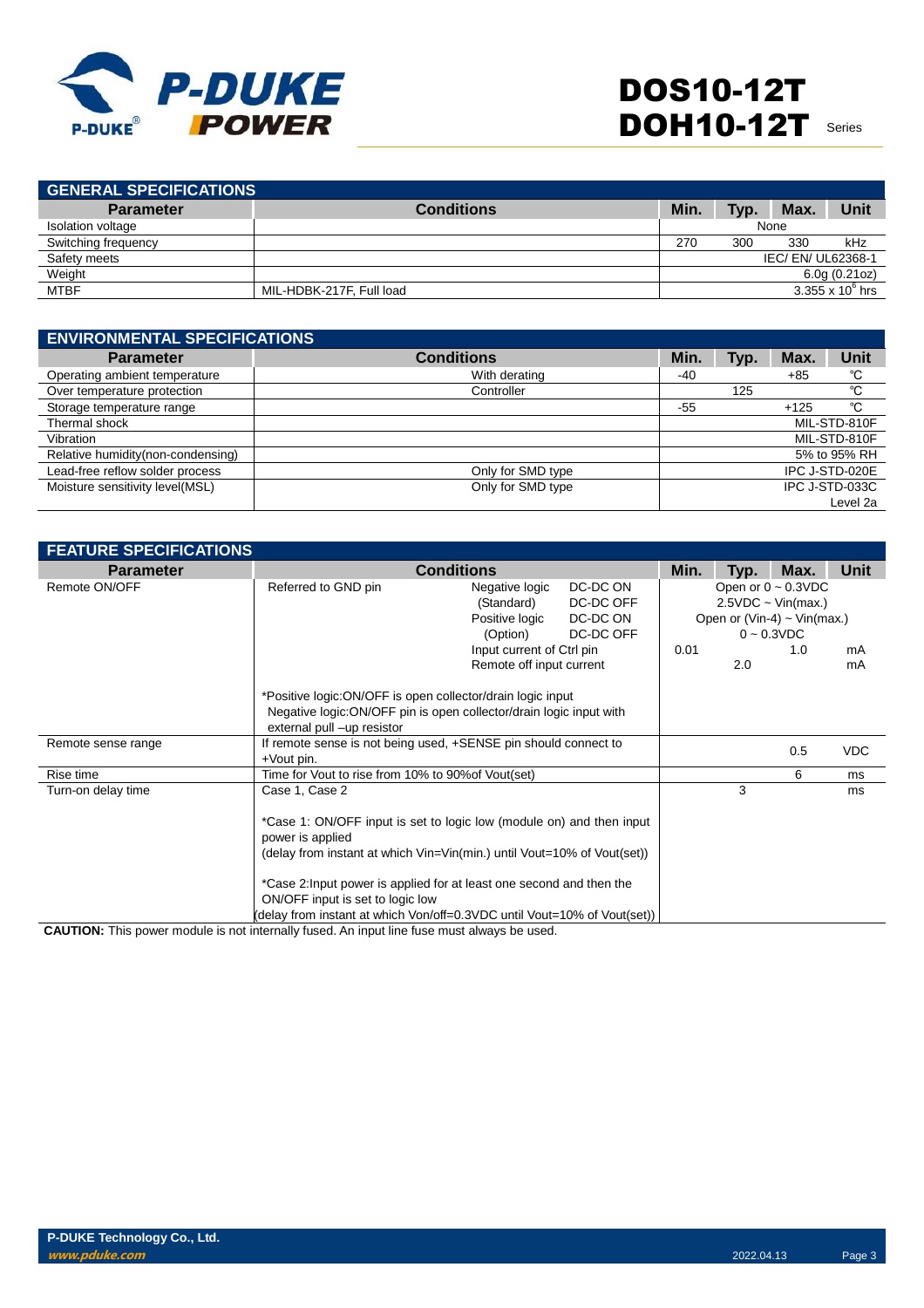

# **CHARACTERISTIC CURVE**



#### **FUSE CONSIDERATION**

This power module is not internally fused. An input line fuse must always be used.

This encapsulated power module can be used in a wide variety of applications, ranging from simple stand-alone operation to an integrated part of sophisticated power architecture.

To maximum flexibility, internal fusing is not included; however, to achieve maximum safety and system protection, always use an input line fuse. The input line fuse suggest as below:

| Model            | <b>Fuse Rating</b><br>(A) | <b>Fuse Type</b> |  |
|------------------|---------------------------|------------------|--|
| <b>DOS10-12T</b> | 10                        | Fast-Acting      |  |
| DOH10-12T        | 10                        | Fast-Acting      |  |

The table based on the information provided in this data sheet on inrush energy and maximum DC input current at low Vin.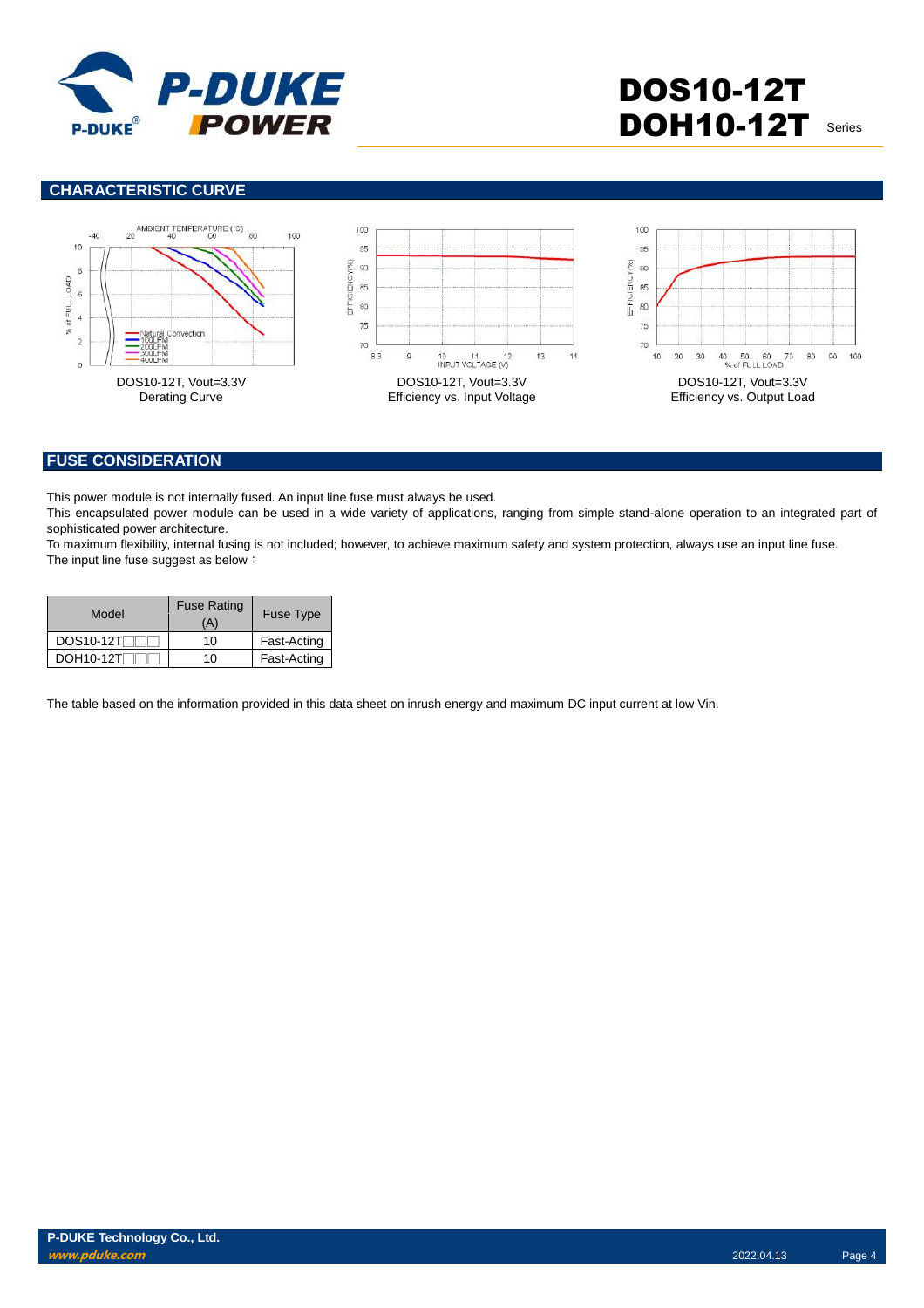

## **MECHANICAL DRAWING**





| <b>PIN</b> | <b>DEFINE</b> |
|------------|---------------|
|            | Ctrl          |
| 2          | +Sense        |
| 3          | Trim          |
|            | $+$ Vout      |
| 5          | <b>GND</b>    |
|            | $+V$ in       |

# **DOH10-12T PIN CONNECTION**

| PIN | <b>DEFINE</b> |
|-----|---------------|
| 1   | $+$ Vout      |
| 2   | $+$ Vout      |
| 3   | $+$ Sense     |
| 4   | $+$ Vout      |
| 5   | <b>GND</b>    |
| 6   | <b>GND</b>    |
| 7   | $+V$ in       |
| 8   | $+V$ in       |
| 10  | Trim          |
| 11  | Ctrl          |

#### **DOH10-12TA PIN CONNECTION**

| <b>PIN</b> | <b>DEFINE</b> |
|------------|---------------|
| 1          | $+$ Vout      |
| 2          | $+$ Vout      |
| 3          | $+$ Sense     |
| 4          | $+$ Vout      |
| 5          | <b>GND</b>    |
| 6          | <b>GND</b>    |
| 7          | $+V$ in       |
| 8          | $+V$ in       |
| 10         | Trim          |
| 11         | Ctrl          |

1. All dimensions in inch [mm] 2. Tolerance :x.xx±0.02 [x.x±0.5] x.xxx±0.01 [x.xx±0.25] 3. Pin dimension tolerance ±0.004[0.10]





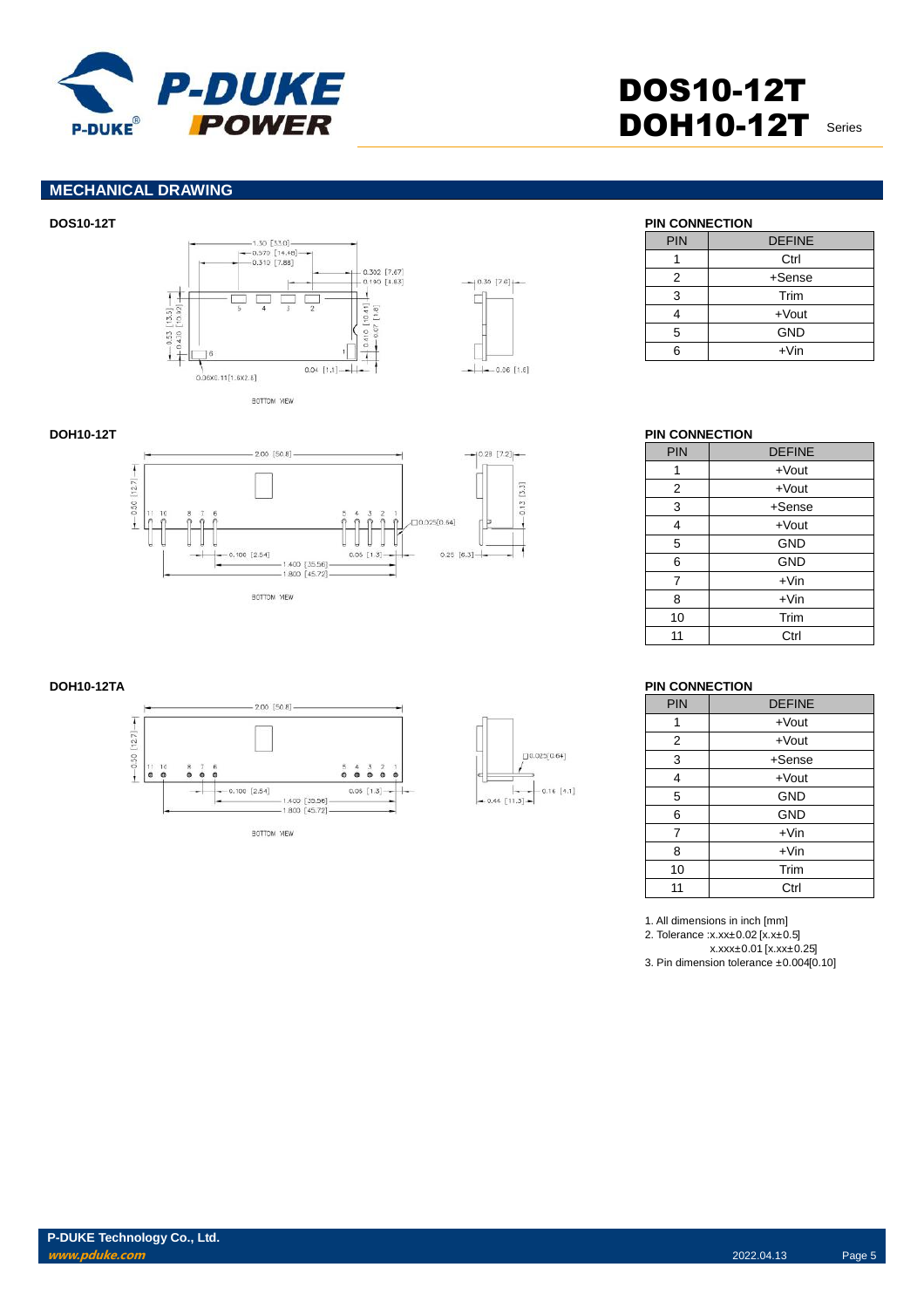

## **RECOMMENDED PAD LAYOUT**

#### **DOS10-12T**



#### **DOH10-12T**



### **DOH10-12TA**



All dimensions in inch[mm] Pad size(lead free recommended) Top view pad1.2.3.4.5.6:0.150x0.102[3.80x2.60]

All dimensions in inch[mm] Pad size(lead free recommended) Through hole 1.2.3.4.5.6.7.8.10.11: Φ0.047[1.20] Top view pad 1.2.3.4.5.6.7.8.10.11: Φ0.059[1.50] Bottom view pad 1.2.3.4.5.6.7.8.10.11: Groove R0.040[1.02]L-0.094[2.40]

All dimensions in inch[mm] Pad size(lead free recommended) Through hole 1.2.3.4.5.6.7.8.10.11: Φ0.047[1.20] Top view pad 1.2.3.4.5.6.7.8.10.11: Φ0.059[1.50] Bottom view pad 1.2.3.4.5.6.7.8.10.11: Groove R0.040[1.02]L-0.094[2.40]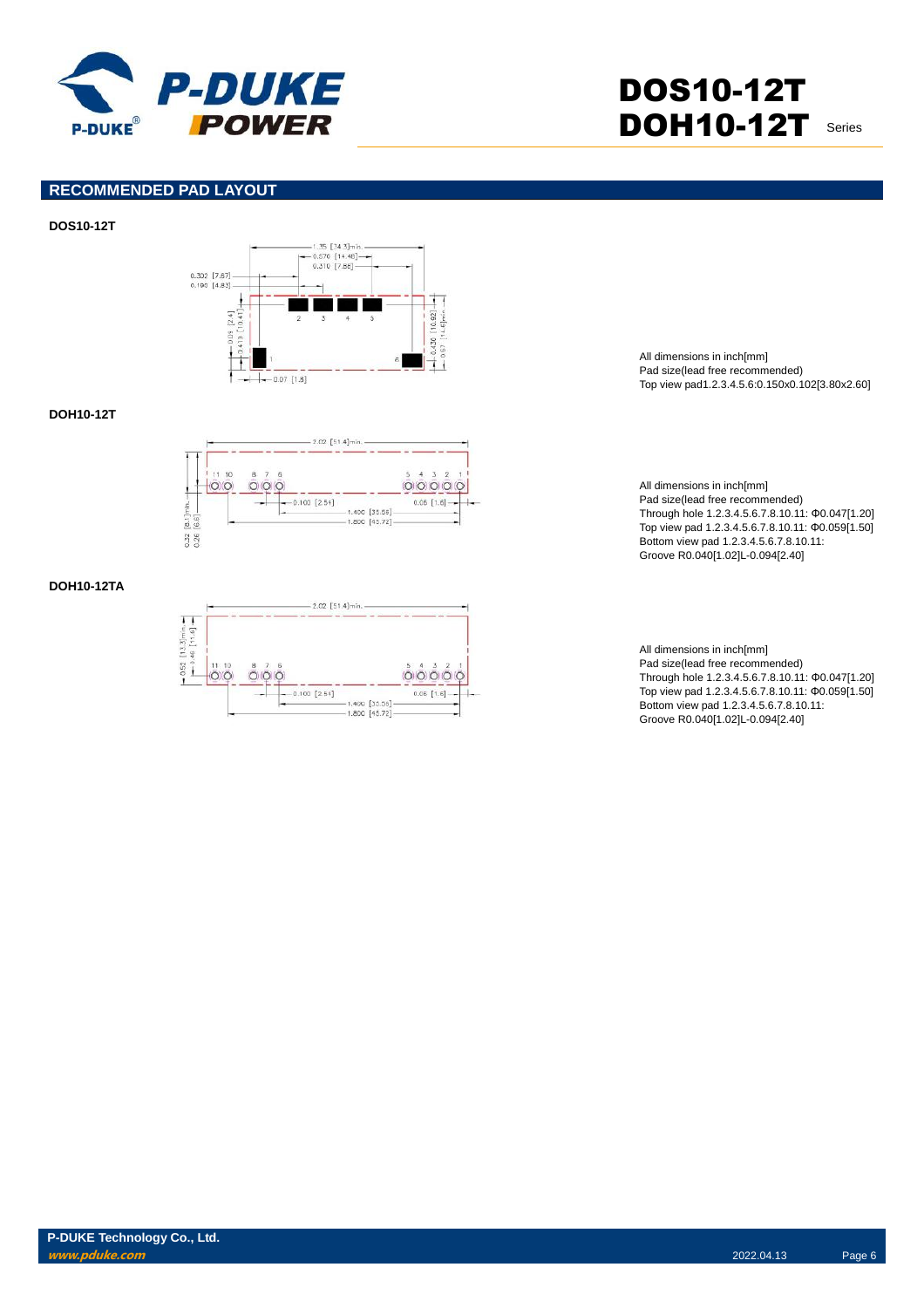

# **THERMAL CONSIDERATIONS**

The power module operates in a variety of thermal environments;

however, sufficient cooling should be provided to help ensure reliable operation of the unit.

Heat is removed by conduction, convention, and radiation to the surrounding environment.

Proper cooling can be verified by measuring the point as the figure below.

The temperature at this location should not exceed 115℃.

When operating, adequate cooling must be provided to maintain the test point temperature at or below 115℃.

Although the maximum point temperature of the power modules is 115℃, you can limit this Temperature to a lower value for extremely high reliability.

■ Thermal test condition with vertical direction by natural convection (20LFM).

#### **DOS10-12T**



BOTTOM VIEW

## **DOH10-12T**



**DOH10-12TA**



## **OUTPUT VOLTAGE PROGRAMMING**

Output voltage programmable from 0.7525V to 5V by connecting a single resistor (shown as Trim Table) between the Trim and GND pins of the module. To calculate the value of the resistor Rtrim for a particular output voltage Vout, use the following equation:

| ■ Rtrim Equation : $R_{\text{trim}} = \left[\frac{10500}{\text{Vout} \cdot 0.7525} \cdot 1000\right] \Omega$ |  |  |
|--------------------------------------------------------------------------------------------------------------|--|--|
|                                                                                                              |  |  |



| <b>Trim Table</b> |                   |
|-------------------|-------------------|
| Vout(set) (VDC)   | Rtrim $(k\Omega)$ |
| 0.7525            | Open              |
| 1.2               | 22.46             |
| 1.5               | 13.05             |
| 1.8               | 9.024             |
| 2.5               | 5.009             |
| 3.3               | 3.122             |
| 5                 | 1.472             |